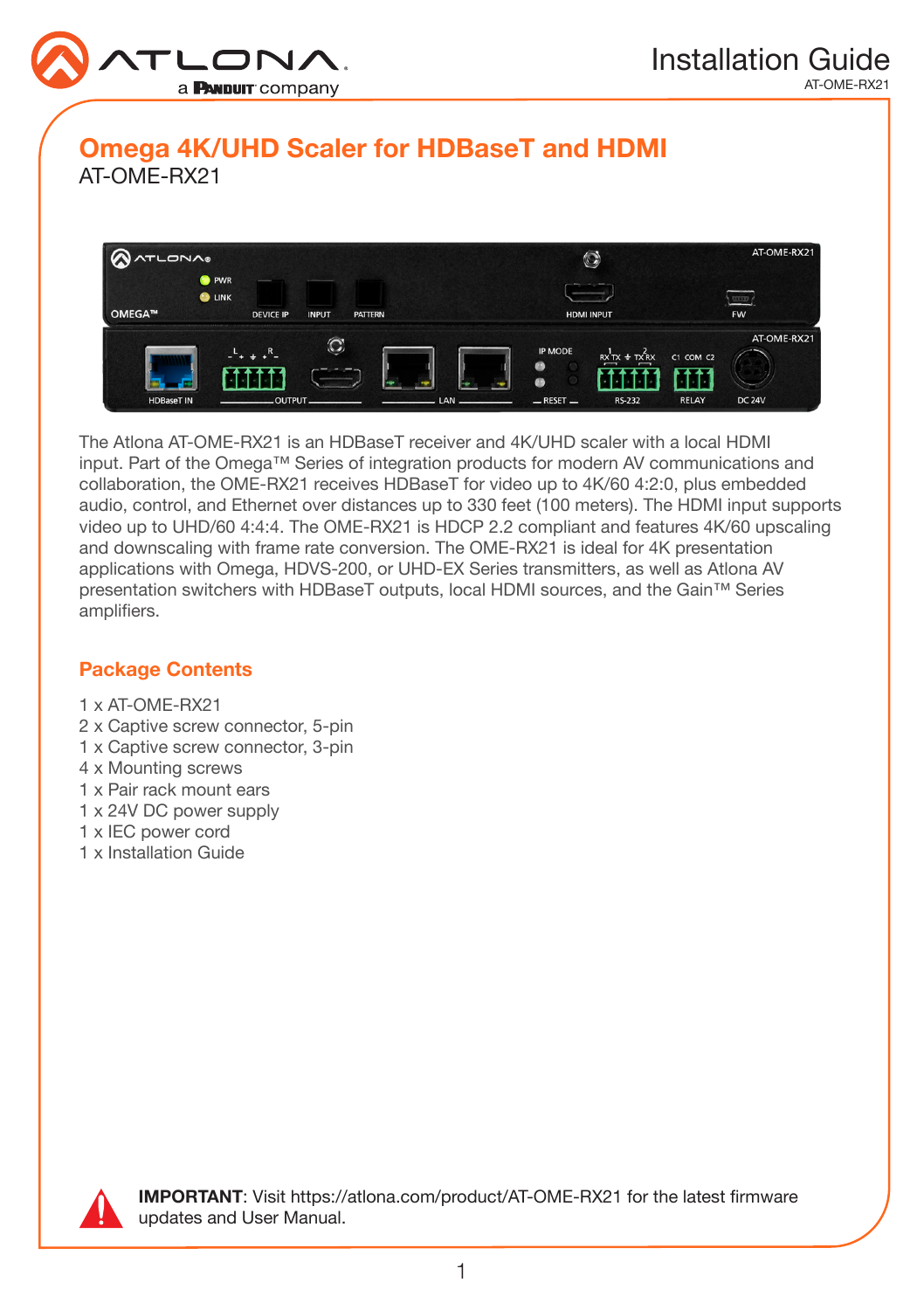

## Panel Descriptions



#### 1 PWR LED

Illuminates green when receiving power.

#### 2 DEVICE IP button

Press to display the unit IP in the top left corner of the connected display.

#### 3 INPUT button

Use to switch between the HDMI and HDBaseT inputs. If the device is currently showing a pattern for source, pressing the input button will bring up the last selected input.

### 4 PATTERN button

Use to send one of the three source patterns built into the unit. Press to cycle through all three patterns.

#### 5 HDMI IN

Connect an HDMI cable from an HDMI source to this port.

#### 6 FW

Connect to a computer using a mini USB to USB A cable (not included).

#### 7 LINK LED

Illuminates yellow when receiving signal from the HDBaseT input port.

### 8 IP MODE button and LED

Press and hold the button for 5 seconds until the LED blinks to switch the IP mode between DHCP and Static IP modes. The LED will blink 4 times for DHCP and 2 times for static IP.

#### 9 HDBaseT IN

Connect a compatible HDBaseT transmitter to this port.

#### 10 AUDIO OUT

Connect to an audio DSP, amplifier, or other audio distribution devices.

### 11 HDMI OUT

Connect an HDMI cable from here to an HDMI display.

#### 12 LAN

Connect Ethernet cables to these ports for control of the unit and/or to pass Ethernet to a local device.

### 13 RESET button and LED

Press and hold the button for 5 seconds until the unit resets. The LED will blink as the unit resets to factory default settings.

#### 14 RS-232

Use for device and display control.

#### 15 RELAY

Dual low-voltage signal relay to control devices such as electric screens and display lifts.

### 16 DC 24V

Connect the included DC 24V power supply to this port.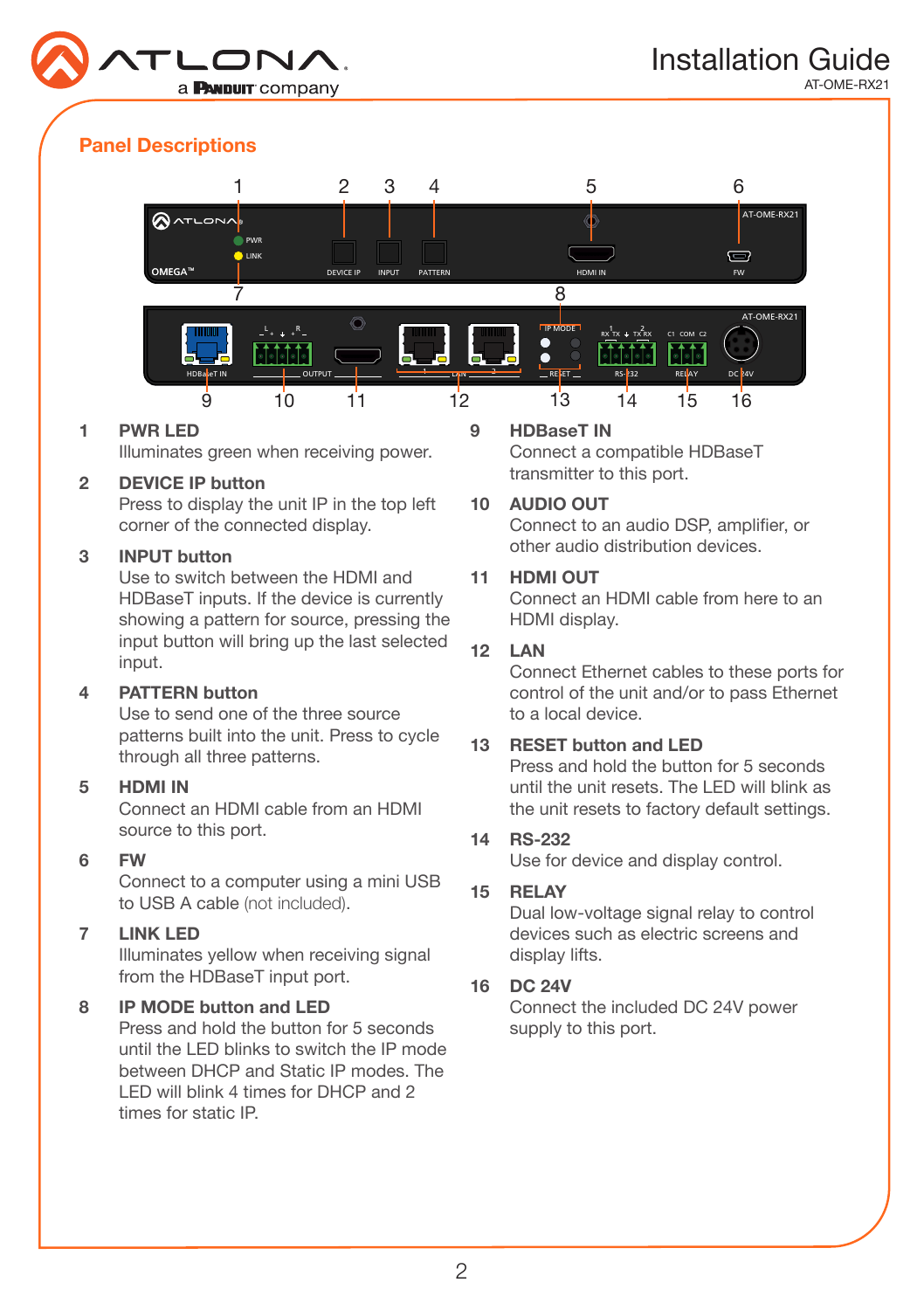

# RS-232

A 5-pin captive screw connector has been included for RS-232.



NOTE: Port 1 is for display control and port 2 will control the unit.







Pin out will be determined by the RS-232 cable and connect as RX (receive), TX (transmit) and  $\pm$  (Ground). Ground will be shared between port 1 and port 2.

## Audio

Connect to an audio DSP, amplifier, or other audio distribution devices.





Use a jumper between the negative and ground pins when using an unbalanced connection.

## **Relay**

A dual low-voltage signal relay is built into the OME-RX21 for control of devices such as electric screens and display lifts. A 3-pin captive screw connector has been included for connection.



There are 3 connections for the relay: C1, COM, and C2 (Circuit 1, Common, and Circuit 2.)

When using a dual signal relay with an electric projection screen, it allows for two different circuits to be controlled: up and down (pictured to the right).

The relay will default to follow the display. When the unit turns on the relay will close C1 and open C2. When the display is turned off and signal is no longer being received C1 will open and C2 will close.

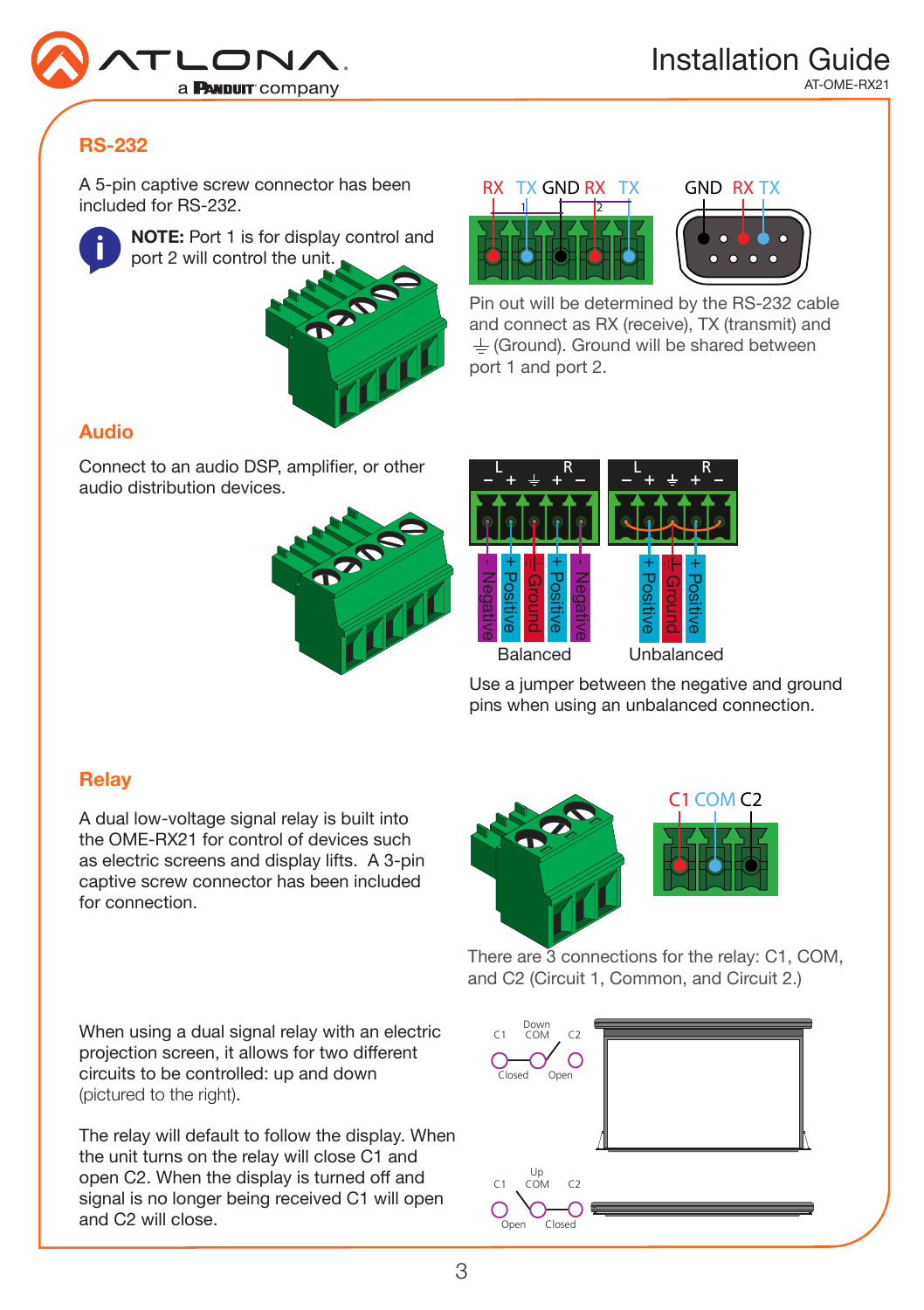

## Mounting Instructions

The AT-OME-RX21 includes two mounting brackets and four mounting screws, which can be used to attach the units to any flat surface.

- 1. Remove the top 2 case screws on the side of the unit.
- 2. Align the mounting brackets to the side of the units.
- 3. Use the previously removed case screws to secure the mounting bracket to the enclosure.
- 4. Repeat the steps for the other side of the unit.



5. Mount the unit using the oval-shaped holes, on each mounting bracket. If using a drywall surface, a #6 drywall screw is recommended.



NOTE: Mounting brackets can also be inverted to mount the unit under a table or other flat surface.

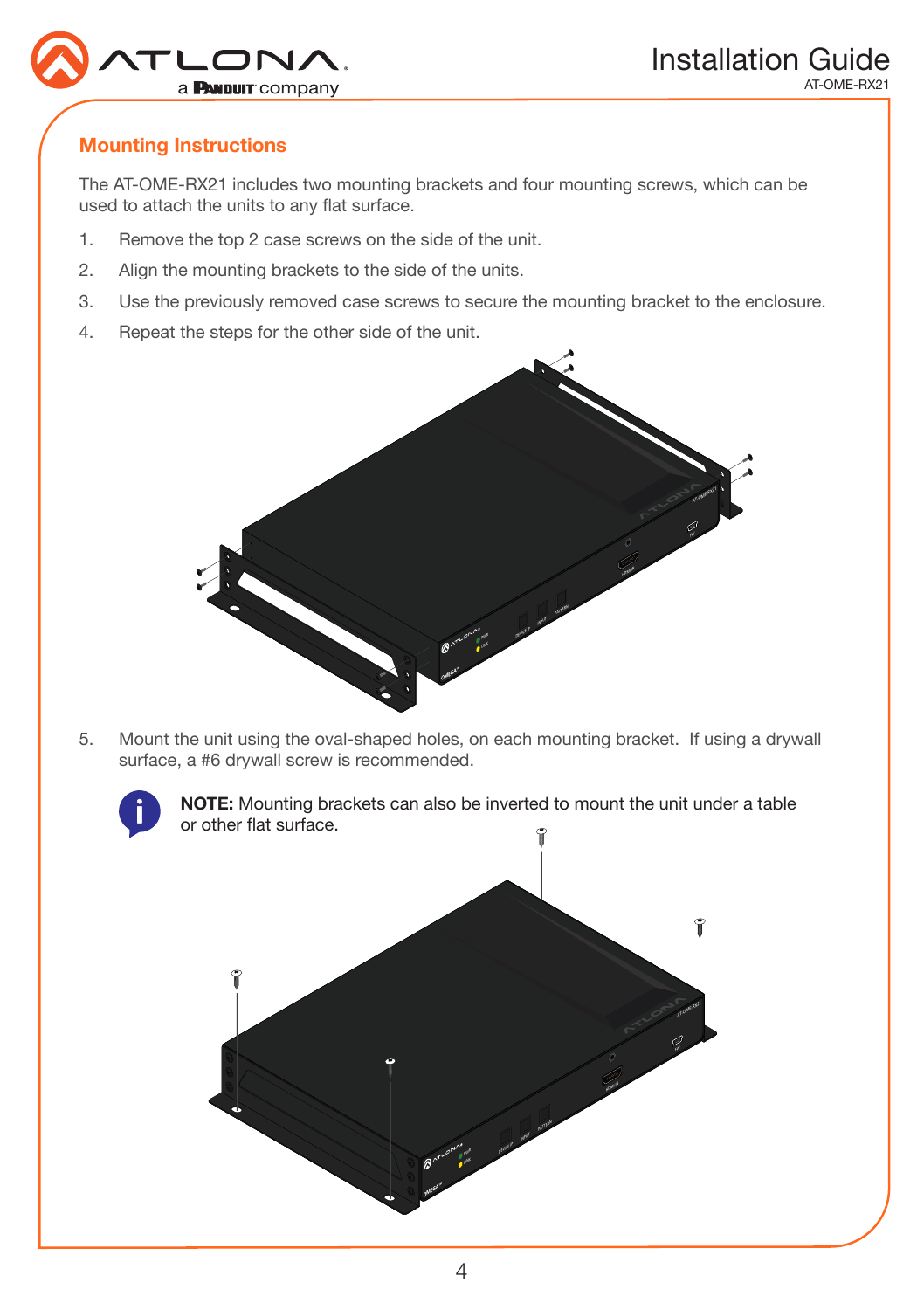

## Cable Recommendation Guidelines

Refer to the tables below for recommended cabling when using Altona products with HDBaseT. The green bars indicate the signal quality when using each type of cable. Higher-quality signals are represented by more bars.

| Core                     | Shielding        | CAT <sub>5e</sub> | CAT <sub>6</sub> | CAT <sub>6a</sub> | CAT7 |
|--------------------------|------------------|-------------------|------------------|-------------------|------|
| Solid                    | UTP (unshielded) |                   |                  |                   | N/A  |
|                          | STP (shielded)   |                   |                  |                   | .    |
| Performance Rating (MHz) |                  | 350               | 500              | 600               | 800  |



IMPORTANT: Stranded or patch cables are not recommended due to performance issues.

| Cable               | Max. Distance @ 4K    | Max. Distance @ 1080p |
|---------------------|-----------------------|-----------------------|
| CAT5e               | 295 feet (90 meters)  | 330 feet (100 meters) |
| CAT6 / CAT6a / CAT7 | 330 feet (100 meters) | 330 feet (100 meters) |

Use of a TIA/EIA 568B termination is recommended for optimal performance.



## Installation

- 1. Connect an HDMI source to the HDMI IN port.
- 2. Connect a compatible HDBaseT transmitter (e.g. AT-OME-ST31 or AT-OME-EX-TX) to the HDBaseT input port using a category cable.
- 3. Connect an HDMI cable from the output port to an HDMI display.
- 4. \*Optional\* Connect the 2CH analog AUDIO OUT ports to a DSP, or audio amplifier.
- 5. \*Optional\* Connect to the 5-pin captive screw RS-232 port to control the display (port 1) and the unit (port 2).
- 6. \*Optional\* Connect a network switch to one of the LAN ports, for IP control, system configuration, or Ethernet routing.
- 7. \*Optional\* Connect a second Ethernet cable from the second LAN port to the local display to pass through Ethernet.
- 8. \*Optional\* To control devices such as electric screens and display lifts, connect the device to the 3-pin captive screw relay port.
- 9. Connect the included DC 24V power supply to the power port.
- 10. Connect the included IEC power cord from the power supply to a compatible power outlet.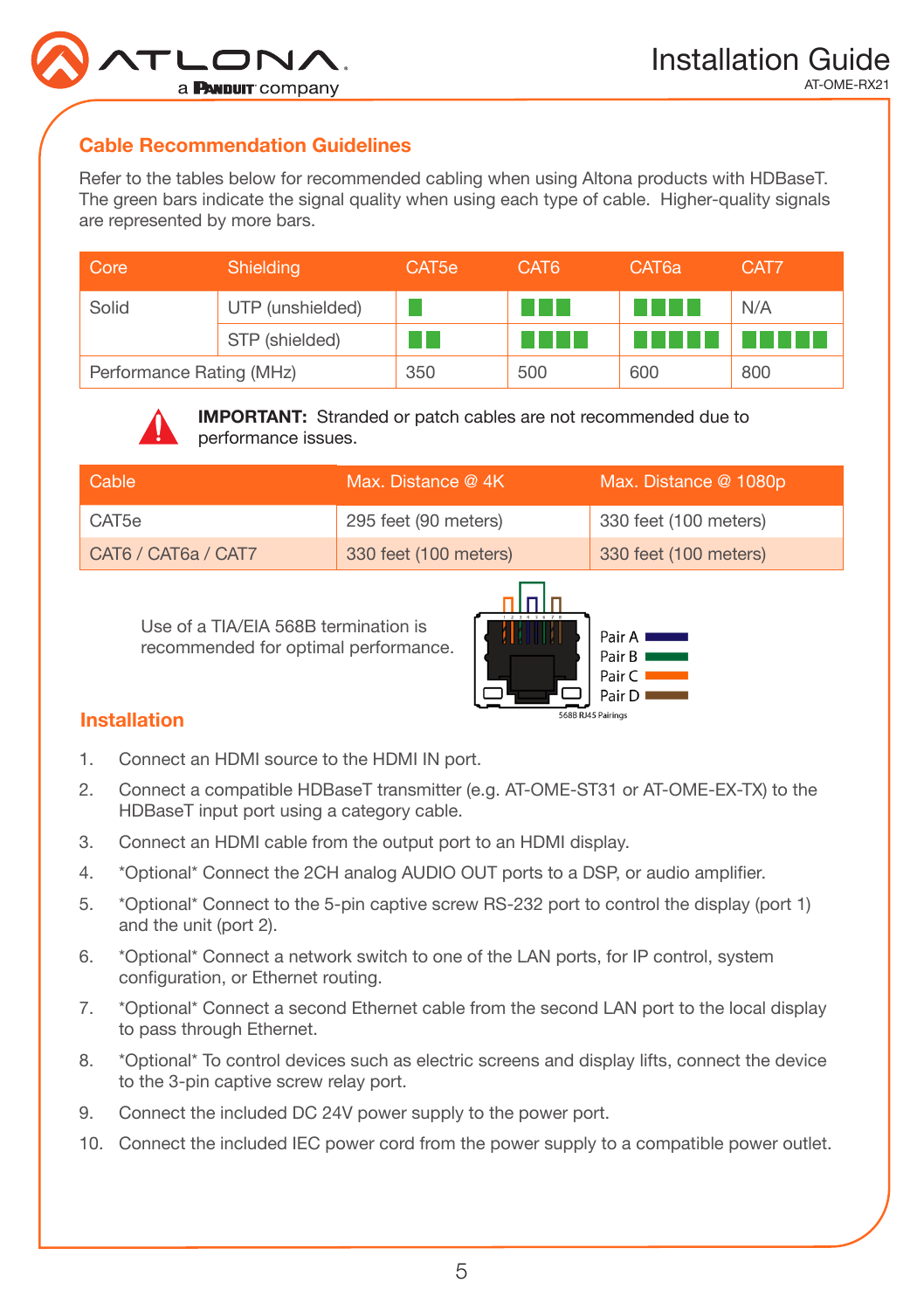

## IP

### **DHCP**

By default, the AT-OME-RX21 is set to DHCP mode. In this mode, when the AT-OME-RX21 is connected to the Local Area Network (LAN), it will automatically be assigned an IP address by the DHCP server (if available). Press the DEVICE IP button to show the IP address in the top left corner of the display.

### **Static**

If no DHCP server is available, or a static IP is required, the OME-RX21 can be set to static IP mode using the IP mode button.

- Press and hold the IP MODE button for 5 seconds to switch to static IP mode, the LED will blink 2 times when it goes into Static IP mode. In this mode, the AT-OME-RX21 will be set to the following: IP address: 192.168.1.254 Subnet mask 255.255.0.0 Gateway: 192.168.1.1
- To switch back to DHCP, press and hold the IP mode button for 5 seconds. The LED will blink 4 times when successfully put into DHCP mode.

## Accessing the webGUI

The AT-OME-RX21 includes a built-in webGUI, which allows easy remote management and control of all features. Follow the instructions below to access the webGUI.

- 1. Make sure that an Ethernet cable is connected between the LAN port on the AT-OME-RX21 and the network.
- 2. Press the DEVICE IP button on the front panel to display the IP address of the unit in the top left corner of the connected display.
- 3. Launch a web browser and enter the IP address in the address bar.
- 4. The AT-OME-RX21 Login page will be displayed.
- 5. Enter the following information on the Login page.

Login: admin Password: Atlona

- 6. Click the Login button.
- 7. Refer to the user manual for detailed operation of the webGUI.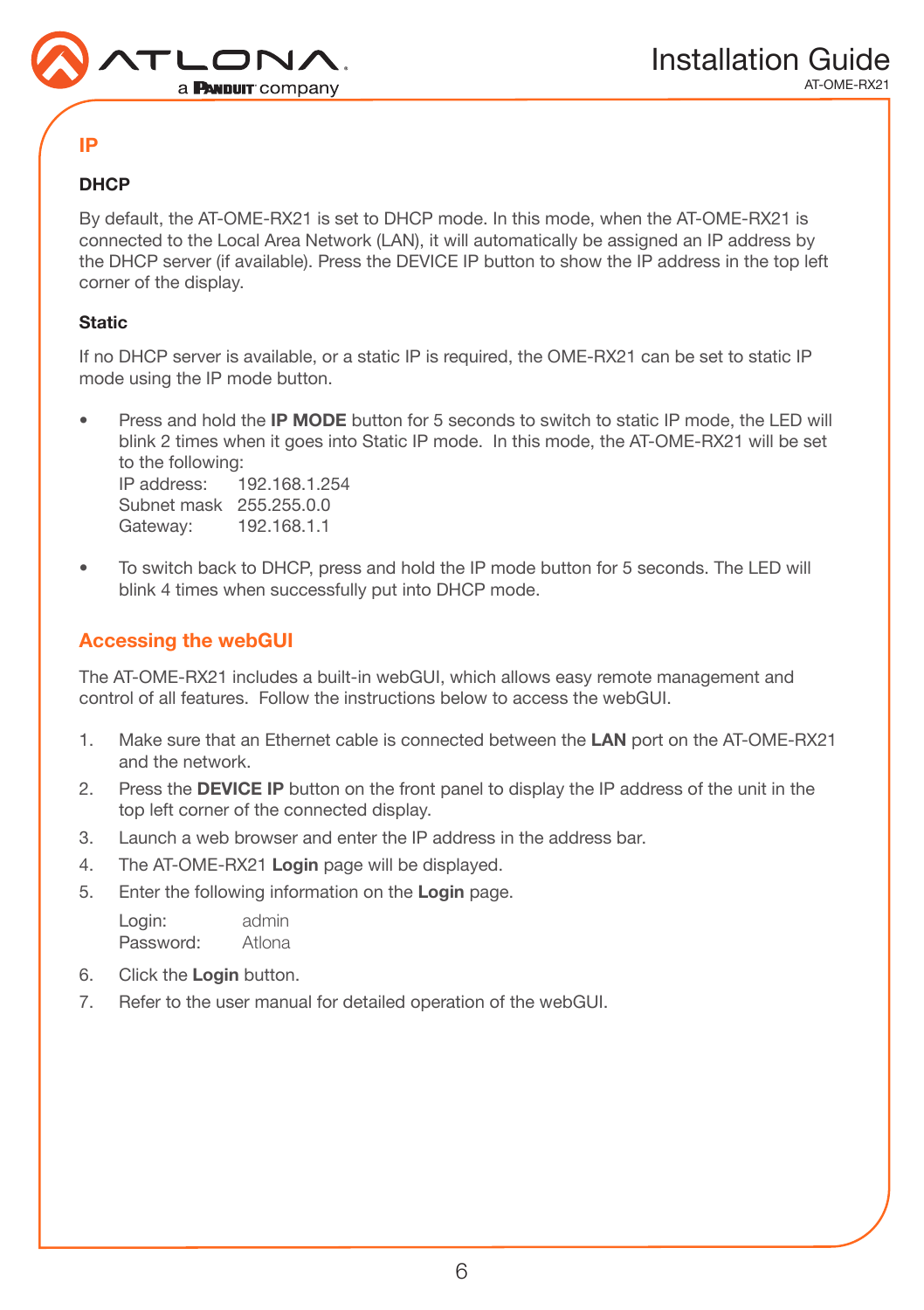

# AMS 2.0

For easy configuration of Atlona devices , AMS 2.0 is available from https://atlona.com/ams for free. Two options can be used for installation: The free Linux based software download or the easy to install server hardware (AT-AMS-HW).

Once AMS has been set up:

- 1. Open a browser on the same network as AMS 2.0 and go to the IP address of AMS 2.0. View the AMS 2.0 installation instructions on how to find the IP address of the software.
- 2. Enter the login information on the AMS 2.0 web page, then click the **Login** button.
- 3. View the AT-OME-RX21 manual for routing and configuration information.